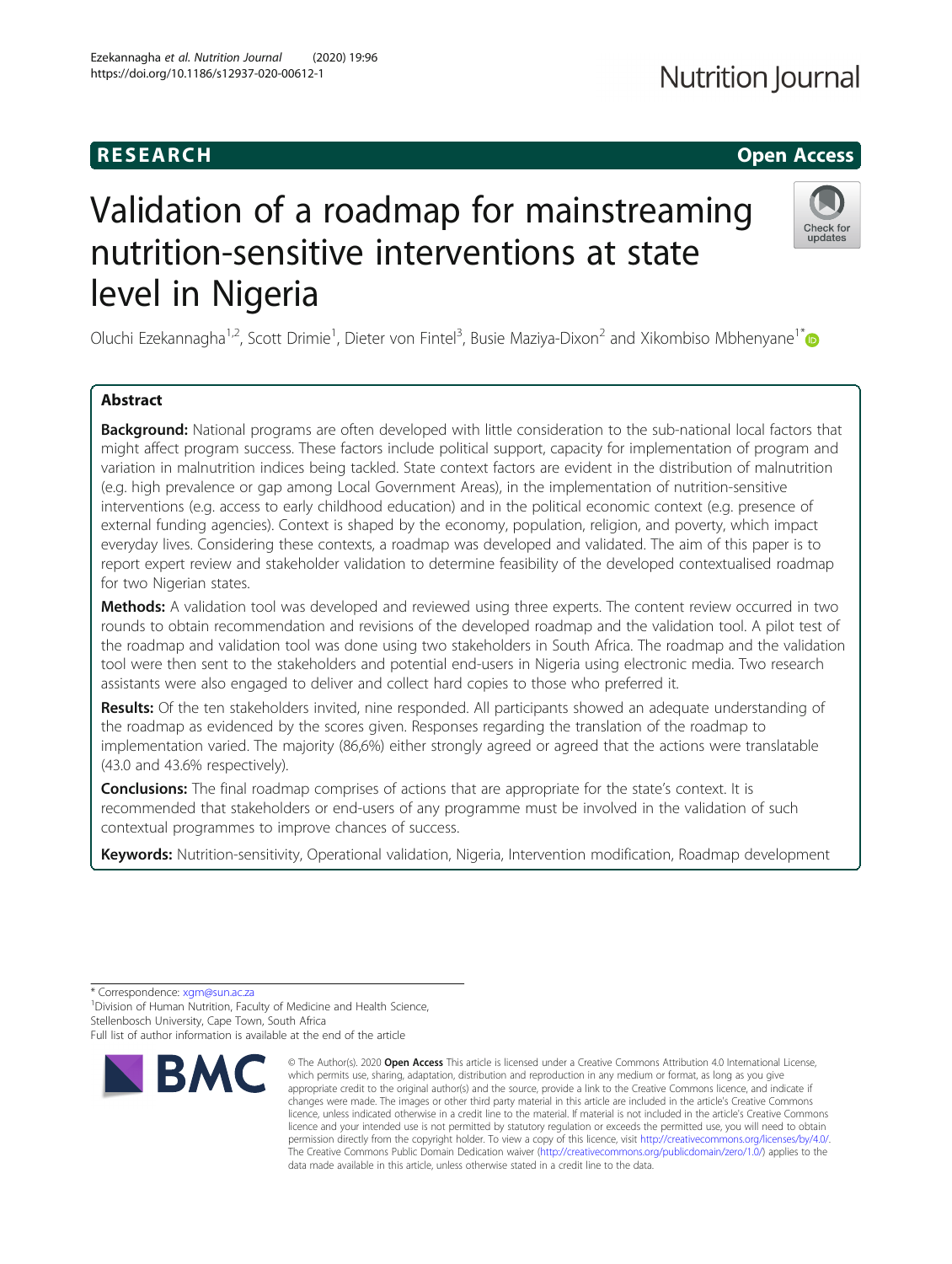#### Introduction

Child malnutrition remains high among under-fives in Nigeria, despite programming and policy interventions. The country-level stunting rate of 37% [\[1](#page-8-0)] is high according to World Health Organisation (WHO) malnutrition prevalence severity [\[2](#page-8-0)]. The variation in malnutrition prevalence in Nigerian States makes it difficult to replicate programs without adaptation. The two states (Anambra and Kebbi) used in the study have a stunting prevalence of 18.4 and 60.6%, respectively.

Successful approaches to address malnutrition need the input and actions of multiple sectors and stakeholders as indicated by the United Nations Children's Fund (UNICEF) conceptual framework [[3\]](#page-8-0). Factors within the different causal levels of the UNICEF framework of nutrition exert influence on under-fives malnutrition and health outcomes. The influence of the underlying and basic causal levels on malnutrition reduction have not been fully maximised [\[4,](#page-8-0) [5\]](#page-8-0).

Context as a term is broad, with meanings and implications cutting across epistemologies [\[6](#page-8-0)] engaging from aetiology, efficacy, effectiveness to study settings as it applies in public health. Luoto et al. has reported on the limitations to reporting context in studies, with subsequent challenges during implementation of interventions. This article focuses on importance of context both for the replicability and scalability of interventions. Replicability is the dissemination of interventions without further adaptation while scalability is an increased reach of an intervention [[7](#page-9-0)]. Varying political, personnel, population characteristics and infrastructural factors affect scalability [[5\]](#page-8-0). This could also be hypothesised to influence replicability.

The field of nutrition interventions are notable for effectiveness studies  $[8, 9]$  $[8, 9]$  $[8, 9]$  $[8, 9]$  $[8, 9]$ . Many interventions are not scalable, given the level of resources they require. It is problematic to simply scale-up or replicate even the most efficacious and effective interventions. This increases the need for testing and adaptation to account for complex environments [[10](#page-9-0)]. Implementation context does not include the intervention characteristics alone but also draws from the implementing environment such as leadership and communication strategies. Accounting for some or all these variables ensure that interventions have higher chances of success.

These variables are higher when the programs are being implemented at a large scale by governments. Indeed, one of the importance of implementation science is the realization that well-thought-out interventions become ineffective when implemented in the field, especially when government actions and bureaucracies come into play [[11](#page-9-0)–[13](#page-9-0)].

Although, efforts have been made to ensure that interventions in the nutrition-sensitive sectors are aimed at impacting overall nutrition [\[5](#page-8-0)], achieving mainstreaming of such efforts have not occurred even when suggestions on indicators and pathways have been provided [\[14](#page-9-0), [15](#page-9-0)]. Nutrition-sensitive interventions is defined by Ruel and Alderman [[5\]](#page-8-0) as actions, policies or programmes that address the underlying determinants of malnutrition by incorporating specific nutrition goals and actions. Efforts on mainstreaming nutrition into wide coverage programs implemented by governments have been missing. If efforts are not made to make nutrition mainstreaming a part of governments programming, programs with wide coverage risk not being nutrition-sensitivity. Literature reveals an enormous interest by researchers on nutrition-sensitivity of cross-cutting sectors. However, literature has not been clear on contextual recommendations or interventions that best fit regional or national operational and epidemiology realities. The obvious lack of research on contextual interventions supports the need to develop evidence-guided and implementervalidated roadmap on mainstreaming nutrition into nutrition-sensitive sectors.

The paper aims to report on validation of a roadmap for mainstreaming nutrition into nutrition-sensitive sectors in Kebbi and Anambra States in Nigeria. Specifically, the validation sought to explore if the developed roadmap will function as intended once placed in the stakeholder's environments and to assess the roadmap's likelihood for success in mainstreaming nutrition initiatives in the states in Nigeria. The validation sought to explore specific themes on understanding, translation, acceptability, demand for the roadmap, implementation, practicability, and feasibility, integration, and political buy-in. For researchers and implementers, the outcomes of this study can provide structure and template for providing detailed guidelines to any unit of government – local gorvenment area (LGA), state, regional or national on specificity regarding nutrition-sensitive mainstreaming.

This paper forms part of a larger study that employed the Mainstreaming Nutrition Initiative Assessment (MNIA) Framework by Menon et al. [\[16](#page-9-0)] and a mixed method approach with the aim of developing a roadmap for mainstreaming nutrition into nutrition-sensitive sectors at the state level in Nigeria.

#### Preceding phases: domain assessment and results

The study began with a quantitative arm (Phase 1) that used Small Area Estimation (SAE) methods [[17](#page-9-0)] to estimate LGA prevalence of stunting in Nigeria. This was followed by exploration of the socio-political context using in-depth interviews of stakeholders and site visits to the interventions by the researcher to engage with the implementers and the beneficiaries of one programme in each ministry (Agricultural Transformation Agenda Support Programme 1 (ATASP-1), Early Childhood Development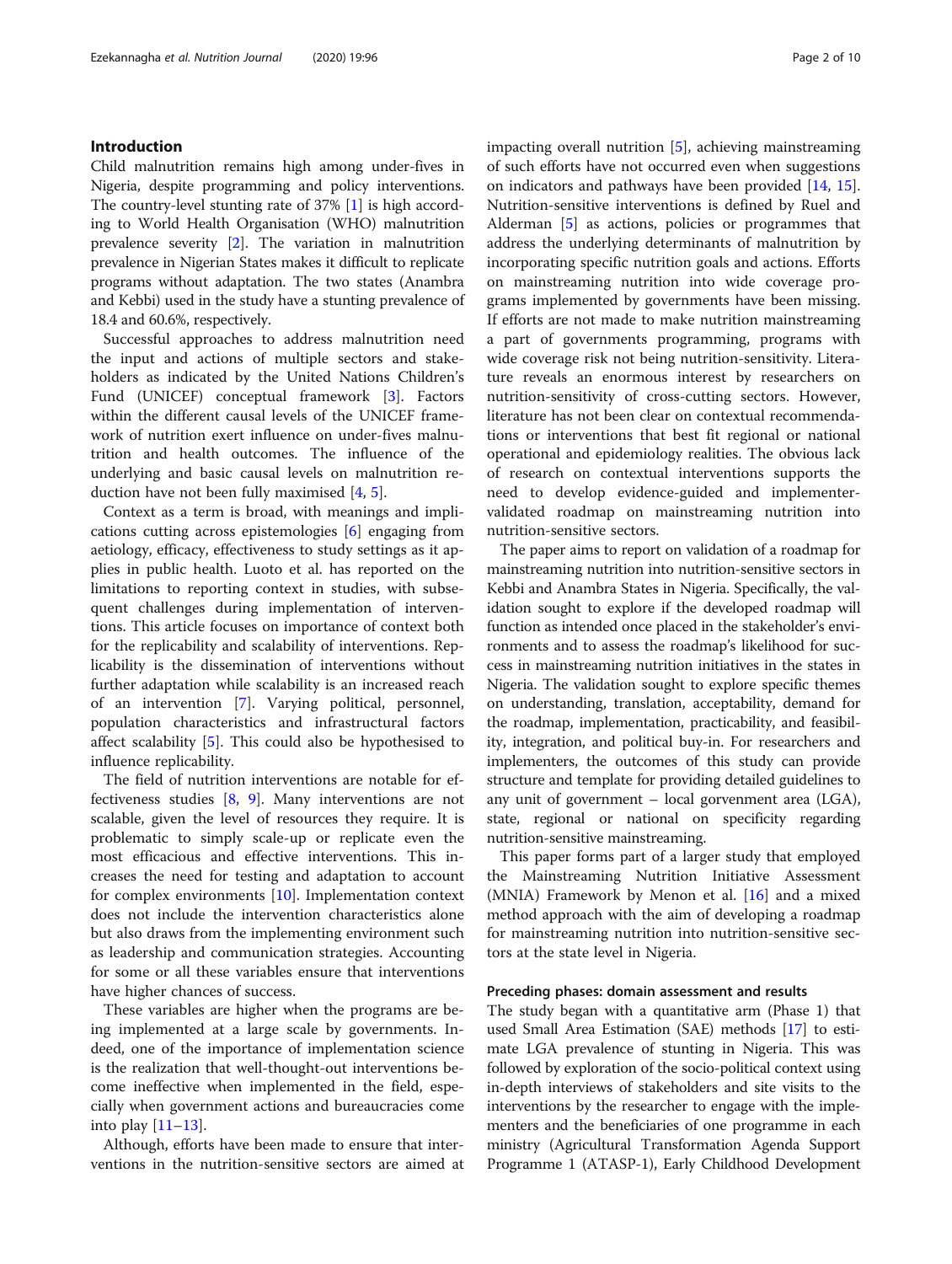<span id="page-2-0"></span>(ECD) Education, Environmental Sanitation, and Skills Acquisition).

Phase 3 aimed to explore political commitment analysis in the context and awareness of MNIA framework dynamics in the identified states. In Phase 4, the data and information from the previous phases were employed to develop a roadmap for mainstreaming nutrition-sensitivity in both states, which was also validated by the stakeholders. This article aims to report on the validation of the contextual roadmaps.

#### Methods

#### Research design

This phase of the study employed three steps; first two rounds of expert content review of developed roadmap and validation tool, second piloting of the roadmap and validation tool and finally stakeholder validation of roadmap using piloted validation tool.

#### Participant selection

Purposive sampling was used to select three experts who were knowledgeable about the subject matter, willing to provide the information sought and participate in both rounds of the roadmap content review and validation tool development [\[18\]](#page-9-0). Experts were presented with the study aim and findings of the preceding phases as a background to the roadmap review to ensure relevance. The participants for the validation phase were three subject matter experts, two stakeholders from South Africa and nine Stakeholders for the two states in Nigeria. Both genders were represented in the three experts used and all had more than 10 years' experience.

The roadmap and validation tool were first pilot tested among similar stakeholders identified in South Africa. Ten stakeholders were invited for pilot-testing but only two returned the validation tool and the roadmap. Two senior government officials from Nutrition/Agriculture in South Africa responded for piloting the validation tool. The same procedure that would be employed in validation were used in pilot-testing. The responses to the pilot-testing were incorporated and used to refine the instrument to validate the roadmap.

For stakeholder validation in Nigeria, purposive sampling was used to select a director from the relevant ministries, preferably one in charge of the process evaluation programme, for the operational validation of the roadmap and the State Nutrition Officer who serves as the secretary of the State Committee on Food and

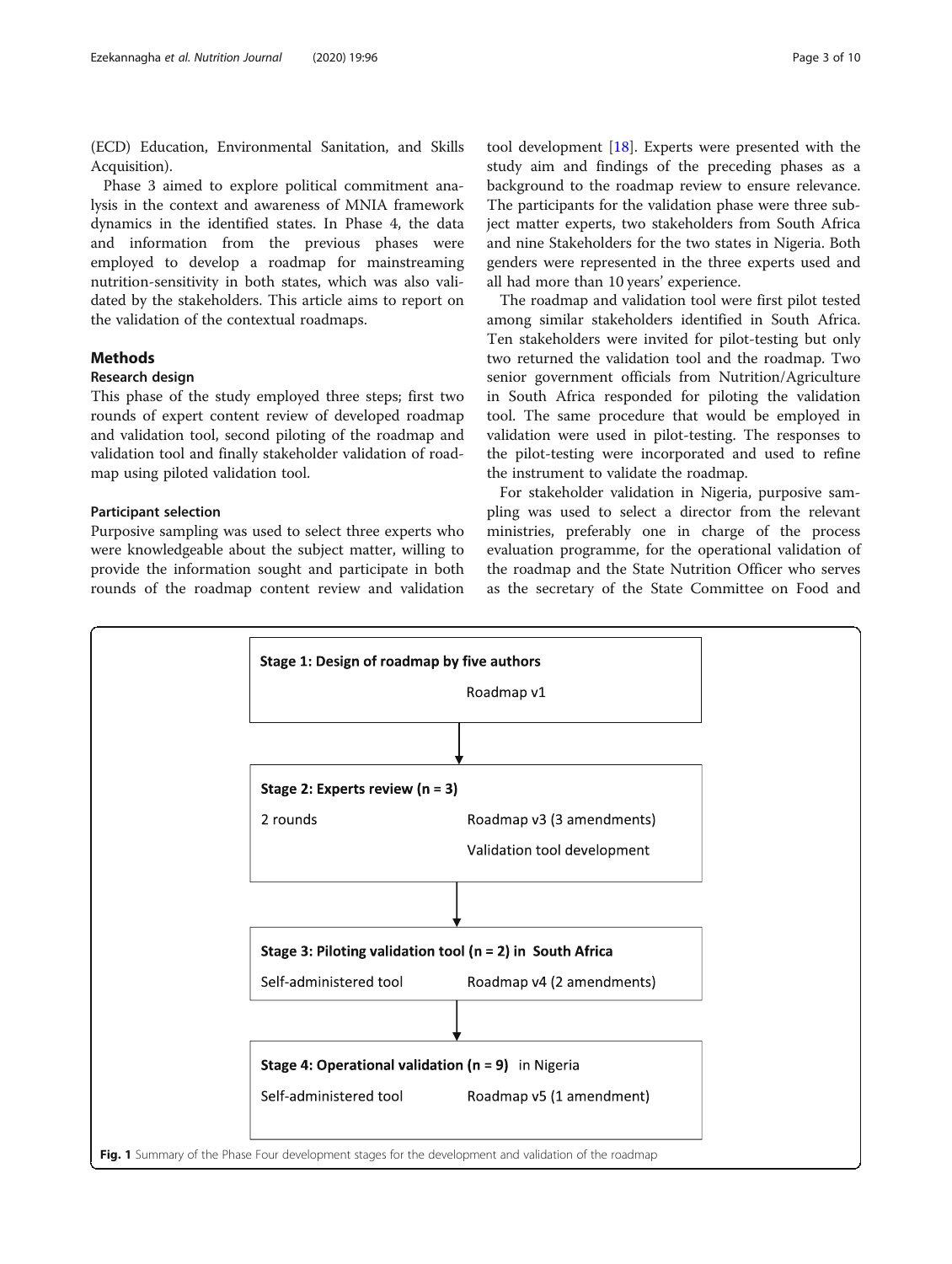Nutrition. The target was 10 stakeholders per state representing Early Childhood Education, Agriculture, Environment, WASH, and Social Welfare ministries. A total of 9 stakeholders (5 in Anambra State and 4 in Kebbi State) completed and returned the validation questionnaire. The participants were middle-aged highranking civil servants working in various ministries at the study states in Nigeria. Four were males and five females; two were from Health/Nutrition, two from Agriculture, two from Environment, two from Social welfare and one from Education.

#### Data collection

Data was collected in stages as depicted in Fig. [1.](#page-2-0)

#### Initial roadmap draft

The roadmap development process applied the development stages of Whittaker et al [\[19](#page-9-0)]. The development follows five stages: normative, empirical, consensus, publishing, and implementation [\[19\]](#page-9-0). For this roadmap, only the first three stages were applicable, since the last two will happen in the long term.

The process of developing the roadmap took into consideration the findings from all three domains from phases

Table 1 Methods and tools used in assessment of domains

1 to 3. The nutrition-sensitive assessment identified the current and potential nutrition-sensitivity of programmes. This informed the key nutrition-sensitive principles that needed to be promoted by the ministries. The process evaluation was used to develop strategies for strengthening programme operation. The political economy analysis identified the pathway of nutrition advocacy. The utilisation of both the quantitative and qualitative methods described increased the data credibility, aiding the researchers in understanding the complexity of contextspecific nutrition-sensitive mainstreaming in the states [[20](#page-9-0)] and setting priorities that allow targeting through the established programme operations and pathway. The above processes are illustrated in Table 1.

#### Expert content review of the roadmap

Three experts were involved in the revision of the roadmap during development. Content reviews mainly hinged on literature and empirical findings. Major revision made at this stage was the inclusion of the indicators to the mainstreaming table and editing to make the roadmap concise. When no further changes were made and experts agreed on a version, the process was halted and taken to signify theoretical saturation [[21\]](#page-9-0). The

| <b>Lable I</b> INCLIDUS and tools used in assessment of domains                                                                                                                                                                                                                                                                                                                   |                                                                                                                                                                                                                                                                                                          |
|-----------------------------------------------------------------------------------------------------------------------------------------------------------------------------------------------------------------------------------------------------------------------------------------------------------------------------------------------------------------------------------|----------------------------------------------------------------------------------------------------------------------------------------------------------------------------------------------------------------------------------------------------------------------------------------------------------|
| Phase and methods                                                                                                                                                                                                                                                                                                                                                                 | Selected findings                                                                                                                                                                                                                                                                                        |
| <b>Phase 1: Small Area Estimation of malnutrition</b>                                                                                                                                                                                                                                                                                                                             |                                                                                                                                                                                                                                                                                                          |
| Approach: Quantitative<br>Aim: To determine LGA prevalence's of malnutrition in<br>Anambra and Kebbi States.<br>Data collection strategy:<br>Use of secondary data and Small Area Estimation methods.                                                                                                                                                                             | The study's estimations data from this study, Osgood-Zimmerman et al. (2018) [22]<br>and the Nigerian Demographic Health Survey was used in the development of the<br>roadmap.                                                                                                                           |
| Phase 2: Nutrition-sensitive and potential to be nutrition sensitive assessment                                                                                                                                                                                                                                                                                                   |                                                                                                                                                                                                                                                                                                          |
| Approach: Qualitative<br>Aim: To assess the operational realities in the nutrition-<br>sensitive sectors and process evaluation<br>Data collection strategy:<br>Nutrition-sensitivity assessment; Potential to be nutrition<br>sensitive assessment; Theory-based Process evaluation.<br>Data collection:<br>Document review and key informant interviews and site<br>observation | Most programmes had good to excellent potentials to be nutrition sensitive.<br>Inadequate implementation in most programmes and sectors, except agriculture.<br>Numerous falter points in the programme impact pathways of the programmes.<br>Strengthening of coordinating institutions and mechanisms. |
| Phase 3: Political commitment assessment                                                                                                                                                                                                                                                                                                                                          |                                                                                                                                                                                                                                                                                                          |
| Approach: Qualitative<br>Aim: To assess the socio-political realities in nutrition-<br>sensitive sectors.<br>Data collection strategy:<br>Two workshops administering the Political Commitment, Rapid<br>Assessment Test [23].                                                                                                                                                    | Existing political commitment mainly for nutrition-specific interventions.<br>Higher political commitment to nutrition in Kebbi than Anambra.                                                                                                                                                            |
| Phase 4: Development and Validation of the roadmap (reported in this article)                                                                                                                                                                                                                                                                                                     |                                                                                                                                                                                                                                                                                                          |
| Approach: Qualitative and quantitative<br>Aim: To develop and validate a roadmap from<br>mainstreaming nutrition in Anambra and Kebbi States.<br>Data collection strategy:<br>Merging data from the three phases to develop a detailed<br>contextual roadmap and literature.                                                                                                      | Developed and validated roadmap                                                                                                                                                                                                                                                                          |

Expert and stakeholder validation of developed roadmap.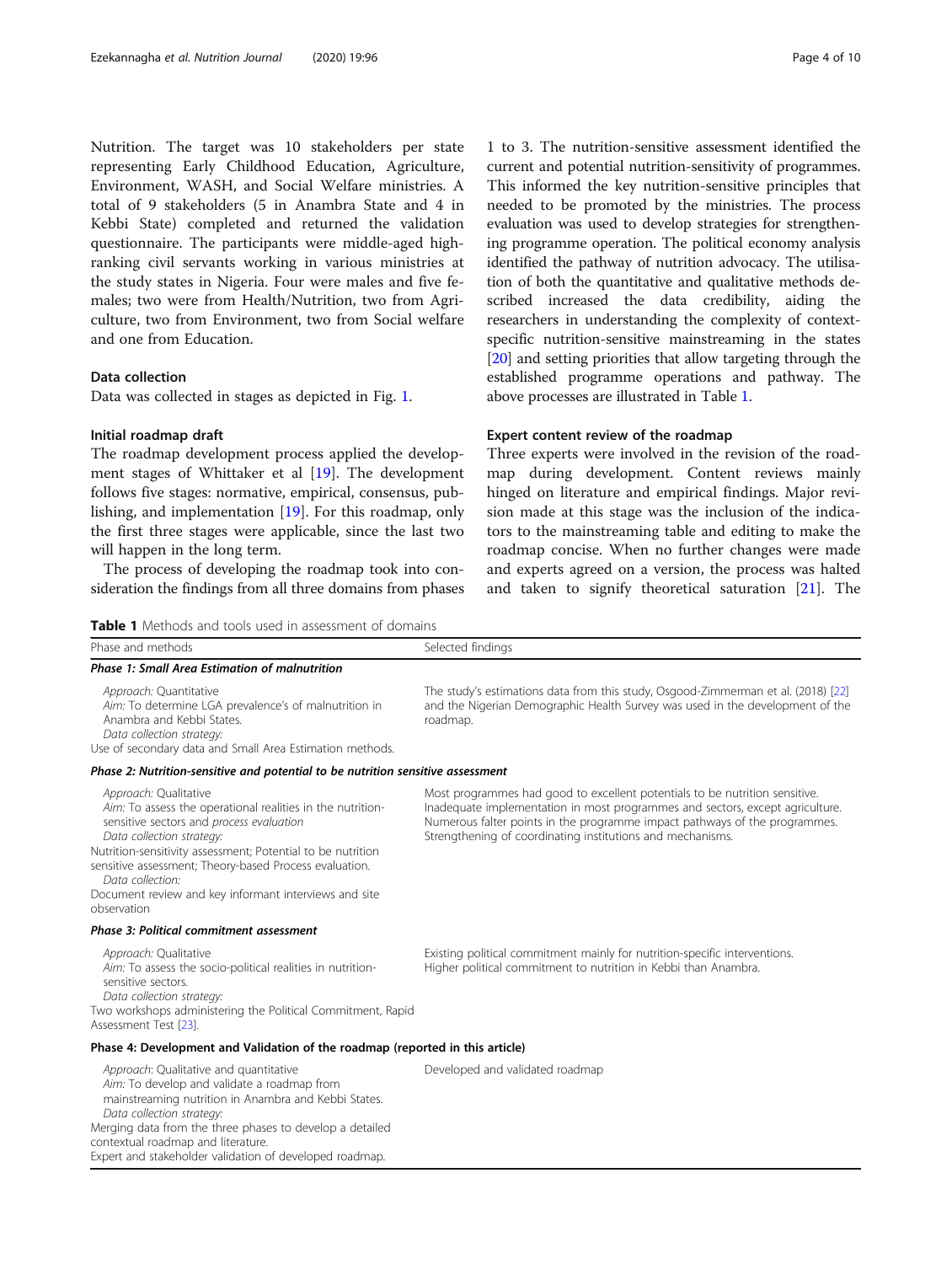experts reworked the roadmap until version 3 and the validation tool were produced.

#### Validation tool

The roadmap was validated by participants using the validation tool adapted from Bowen et al. [\[16](#page-9-0)]. The validation tool was developed by the researcher and the expert team based on the outcome and shape of the roadmap. This step becomes vital given that products and processes need validation when process output cannot be verified by implementing, monitoring, and evaluating an innovation. The validation tool measured the following constructs: understanding, translation, acceptability, demand, implementation, practicability, integration, and potential buy-in. There were statements linked to the constructs, and participants had to use the scale for scoring (Strongly agree [2); Agree [1]; Neutral [0]; Disagree [− 1]; Strongly disagree  $[-2]$ . These were translated into percentage response when reporting. Table 2 gives an overview and content of the validation tool.

#### Pre-testing of validation tool for the roadmap

The validation tool employed in the validation exercise was pilot-tested. Ten stakeholders were invited for pilottesting with two returned responses. The validation tool and the roadmap were emailed to the invited participants, and they were requested to return the completed validation tool with additional comments. Several reminders were sent, and after 2 months it was decided that the inputs of the two were substantive enough to improve the tool. The main issues raised during pilot testing were recommendations regarding unclear validation questions and repetitive questions which required same response, and these were merged.

**Table 2** Domains of the validation tool

#### Feasibility validation of the roadmap version 4 Validation methods

The operational validation attempted to verify key components of the objective to "develop a contextual roadmap in each state". Using purposive sampling, a director was chosen from each ministry of those who already participated in the earlier phases, preferably the director in charge of the programme. In addition the State Nutrition Officer who serves as the secretary of the State Committee for Food and Nutrition, was also included in the validation. The target was to recruit ten stakeholders per state. A total of nine (9) stakeholders (4 in Anambra State and 5 in Kebbi State) completed and returned the validation tool. The validation tool was selfadministered, the participants were given the roadmap and the validation tool. The validation tool and the roadmap were e-mailed to all ten stakeholders with weekly reminders. After 1 month of initial emailing, two research assistants (one per state) also printed copies and delivered. The research assistants followed up with the stakeholders and collected the completed validation matrix. This was to improve participation and return. They graded using the Likert scale and commented on the acceptability, demand, implementation, translation, practicality, integration and potential buy-in of the developed roadmap.

#### Data analysis

Data from all completed surveys were collated in a spreadsheet (Excel. Microsoft, 2016). Participant responses were checked for completeness for each of the validation tool. Negative responses implied the likelihood of the roadmap being misunderstood and unlikely to be adopted by government officials. Percentages were calculated for each of the items assessed for each domain or construct. A composite average score was then

| <b>TUDIC 4</b> DUITIGHTS OF THE VANGULUT LOOK |                                                                                                                        |                                          |  |  |  |  |
|-----------------------------------------------|------------------------------------------------------------------------------------------------------------------------|------------------------------------------|--|--|--|--|
| Domain <sup>a</sup>                           | Description of the domain                                                                                              | Number of items assessed for<br>domain b |  |  |  |  |
| Understanding                                 | Ease of roadmap and roadmap contents comprehension                                                                     | 4                                        |  |  |  |  |
| Translation                                   | Measures facilitators of translation such as appropriateness, context nuances and budget<br>feasibility of the roadmap | 4                                        |  |  |  |  |
| Acceptability                                 | Perception, satisfactoriness and organizational fit of the roadmap                                                     |                                          |  |  |  |  |
| Demand for a<br>roadmap                       | Perceived existing demand and ability of roadmap to address existing gaps in programs                                  | 3                                        |  |  |  |  |
| Implementation                                | Measures possible execution of all sections and actions listed in the roadmap                                          | 4                                        |  |  |  |  |
| Practicality                                  | The ability of existing financial and human resources to implement the roadmap                                         |                                          |  |  |  |  |
| Integration                                   | The roadmap's ability to fit into the current programming sustainably                                                  | 3                                        |  |  |  |  |
| Political buy-in                              | The Ministry's support for adoption of roadmap                                                                         |                                          |  |  |  |  |

<sup>a</sup>Domain is the main assessment areas

<sup>b</sup>Number of items assessed for domain are single items that measured in each domain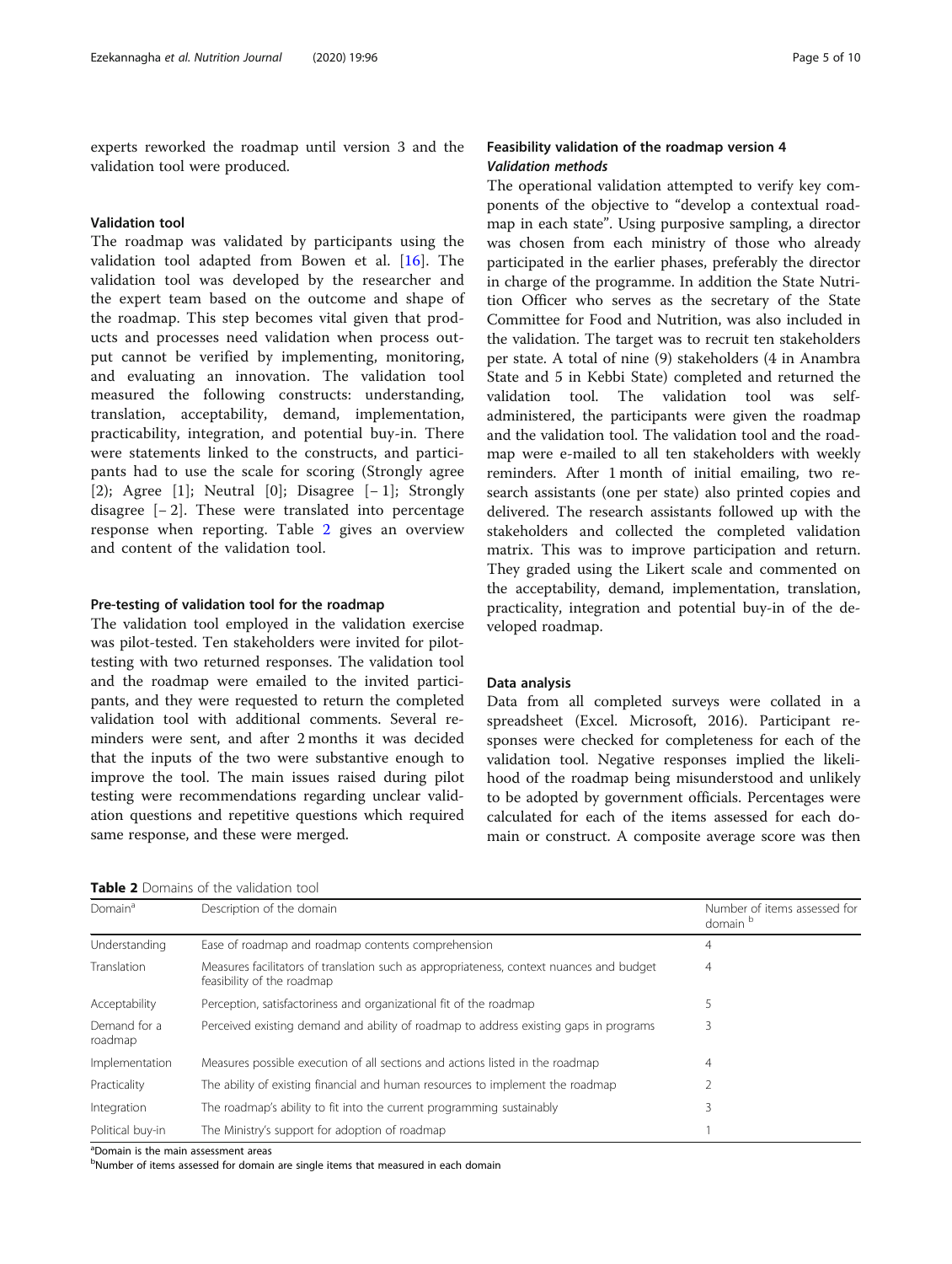computed by adding itemised percentages per construct or domain. Data from the validation process was arranged in the tool and matched with the responses of each participant. Qualitative interpretation and synthesis of responses about feasibility, practical implementation, and the likelihood of political adoption of the roadmap were done manually via deductive analysis.

#### Rigour and validity

Four criteria of trustworthiness helped ascertain rigour in this study [\[24,](#page-9-0) [25\]](#page-9-0). For credibility, experts used were provided with a detailed description of the study and thus had an excellent understanding of the research aims and context. For the validation, data collected was member-checked in a bid to allow the state stakeholders the opportunity to confirm the data. This was done during data analysis by the researcher who used telephone to communicate with the participants' if required. For dependability, the research supervisor conducted verification exercises and ensured that the procedures followed were scientific and acceptable. For confirmability, completed questionnaires and transcripts are maintained for safekeeping and audit. For transferability, this has been achieved by providing a detailed description of the research, research setting and context.

In addition to the criteria of trustworthiness, the validity of the questionnaire was established in two ways. First through review by the research supervisors (experts in nutrition) and piloting with stakeholders.

#### Research ethics

The study protocol was approved by the Health and Research Ethics Committee of Stellenbosch University (S13/09/171) and permission was obtained from all the ministries in Nigeria involved in the study. All participants further gave written consent after the study was explained to them in full. They were also given an option to withdraw from the study. The procedures adhered to the Declaration of Helsinki 2013 principles. This article focuses on the development and validation of the roadmap, the other outcomes have been reported elsewhere.

#### Results

Results are presented under three sub-headings following the steps of the validation process.

#### Expert review results

After the two rounds of the experts' review, substantial changes were made on the roadmap. The changes from the expert review included changing of core concepts to more common words for clearer understanding. Secondly, a generic table for mainstreaming nutrition was added to the roadmap to provide a template easily

#### Results of validation tool piloting

The responses to the pilot-testing were incorporated and used to refine the instrument to validate the roadmap. Changes were made to the validation instrument. These changes included the reframing of some validation questions and merging validation questions that were similar and appeared repetitive. Final revisions did not violate the earlier roadmap assumptions, and modifications after the pilot testing.

#### Validation results

Of the stakeholders invited to participate, nine responded. All participants (9) showed an adequate understanding of the roadmap and other sections, as seen in the scores given in Table [3](#page-6-0). Responses regarding the translation of the roadmap varied. The majority (86.6%) either strongly agreed or agreed that the result was translatable (43.0 and 43.6% respectively). Few editorial changes were made to the roadmap. Some stakeholder highlighted sentences that were unclear. The most significant change was strengthening the nutrition-sensitive action of agriculture. Table [3](#page-6-0) below illustrates stakeholder validation percentages and verbatim responses.

#### Understanding

About 13% of participants were neutral on their understanding of the roadmap. Specific sector comments include "All agriculture-related sections are clearly understood" as cited by participant 6.

#### Translation

The section on translation sought to find out how appropriate the roadmap was for target audiences and adequate consideration of context. This also included any factor that would hinder the translation of roadmap to a working tool. While about 86% either agreed or strongly agreed on its translation, some stakeholders were sceptical on funding. Participant 2 stated that "Budgetary allocation is usually grossly inadequate".

Others opined that translation had funding implications; it was worth it. "No additional cost can be seen as high for goal achievement (stunting reduction)" asserted participant 5.

#### Acceptability

Major responses show that the roadmap was acceptable (about 51% strongly agreed). Acceptability was measured by appropriateness, fit for organizational culture, positive and negative effects on the organization. One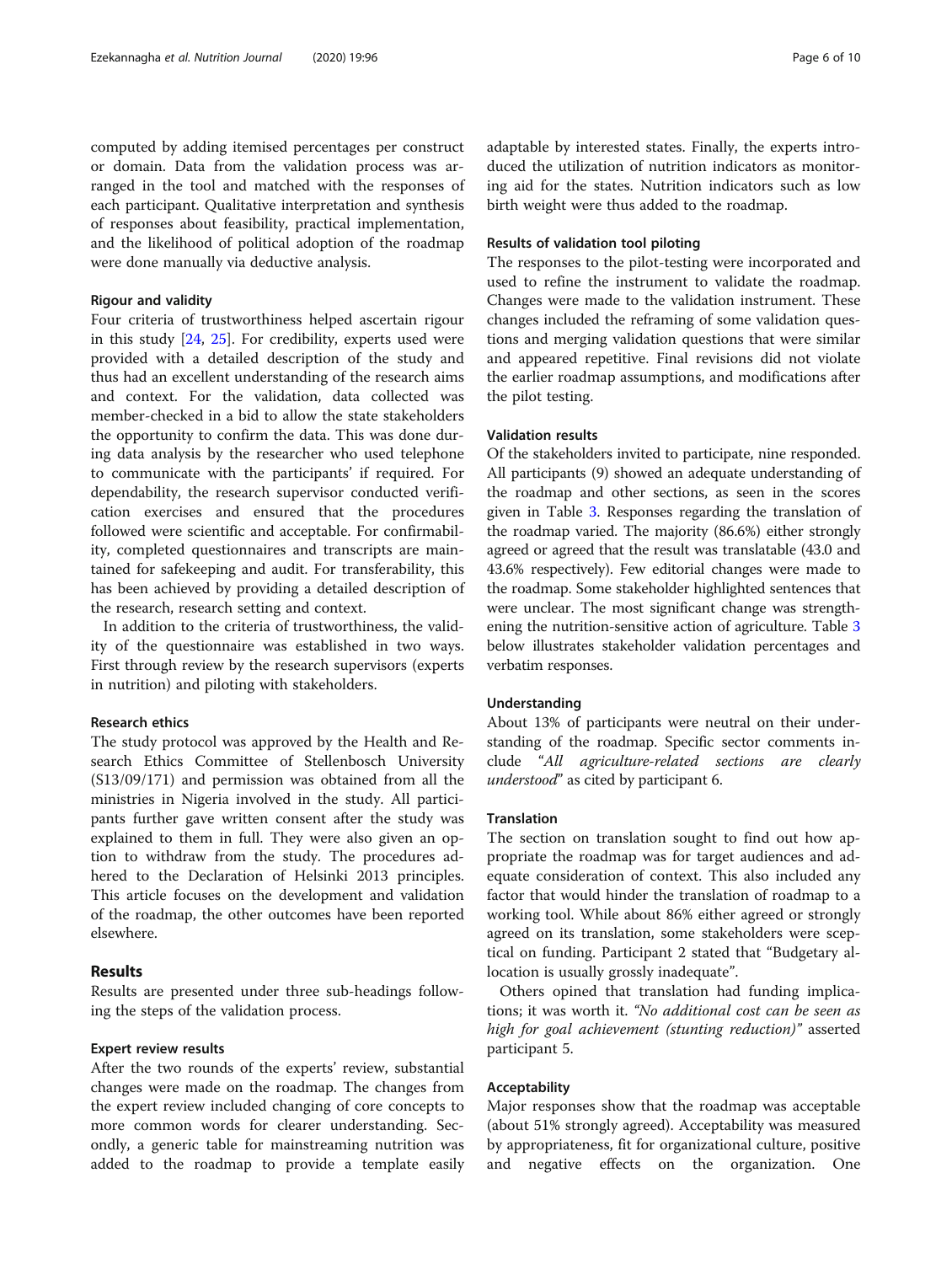stakeholder (participant 7) commented that: "The roadmap satisfies and aligns to (with) the ministry" where they worked.

#### Demand

All stakeholder that responded to the demand questions either strongly agreed or agreed that there was demand for the roadmap. One stakeholder commented that: "The roadmap address issues on goals, training, employment, and integration "(Participant 3).

#### Implementation

The stakeholders share the optimism that the roadmap is implementable and practical and will be successfully executed. All participants were willing to support the roadmap in their various ministries. These are some comments from the stakeholders:

"Sections or recommendations are likely not be executed (institutional independence, develop indicators)" (Participant 3)

"(Staff) well trained to implement them (roadmap)" (Participant 2)

"The roadmap is well-articulated, and the programmes contained therein are capable of addressing the identified problem" (Participant 6)

"(Implementable) with commitment and political will" (Participant 9)

#### Practicability

Few stakeholders (9%) were neutral on how practicable the roadmap was. Most stakeholders again highlighted the unavailability of financial resources as a possible impediment for the roadmap implementation. Based on the frequency of stakeholders' comments on budget allocation, it appears to be the most essential factor for successful implementation. In addition to finances, other concerns as shown in the comments below were sustainability and prioritization when the state is faced with numerous challenges. These are some of their comments:

"No budgetary allocation or plan" (Participant 4)

"The problem is how these will be sustained" (Participant 6)

"The state has many problems to address therefore, choices will be made on which issues to address. This may take longer as funds are limited" (Participant 8)

#### Integration

Most stakeholders (63%) agree that the roadmap can be integrated into their existing leadership. One stakeholder commented that: "The roadmap can help the Ministry of Social welfare to rise up to its challenges" (Participant 4).

#### Potential buy-in

Potential buy-in in this validation was strictly that of the senior government official responding to the validation questionnaire rather than the elected political office

<span id="page-6-0"></span>**Table 3** Qualitative and quantitative validation results ( $n = 9$ )

|                         | Strongly<br>agree (%) | Agree<br>(% ) | Neutral<br>(% ) | Disagree<br>(9/6) | Strongly<br>disagree<br>(%) | Qualitative quotes                                                                                                                                                                                                                                                                                                                                 |
|-------------------------|-----------------------|---------------|-----------------|-------------------|-----------------------------|----------------------------------------------------------------------------------------------------------------------------------------------------------------------------------------------------------------------------------------------------------------------------------------------------------------------------------------------------|
| Understanding           | 43.8                  | 43.0          | 13.20           |                   |                             | All agriculture related sections are clearly understood.                                                                                                                                                                                                                                                                                           |
| Translation             | 43.0                  | 43.6          |                 | 13.4              |                             | No additional cost can be seen as high for goal achievement.<br>Budgetary allocation is usually grossly inadequate.                                                                                                                                                                                                                                |
| Acceptability           | 51.3                  | 38.6          |                 | 10.3              |                             | The roadmap stratifies and aligns to the ministry.                                                                                                                                                                                                                                                                                                 |
| Demand for a<br>roadmap | 26.3                  | 73.7          |                 |                   |                             | The roadmap address issues on goals, training, employment, and integration.                                                                                                                                                                                                                                                                        |
| Implementation -        |                       | 90.9          |                 | 9.1               |                             | Sections or recommendations are likely not be executed (institutional<br>independence, develop indicators). (Staff) well trained to implement them<br>(roadmap). The roadmap is well-articulated, and the programmes contained<br>therein are capable of addressing the identified problem.<br>(Implementable) with commitment and political will. |
| Practicality            | 36.4                  | 54.6          | 9.1             |                   |                             | No budgetary allocation or plan. The problem is how these will be sustained.<br>The state has many problems to address therefore, choices will be made on<br>which issues to address. This may take longer as funds are limited.                                                                                                                   |
| Integration             | 37.5                  | 62.5          |                 |                   |                             | The roadmap can help the Ministry of Social Welfare to rise up to its challenges.                                                                                                                                                                                                                                                                  |
| Political buy-in        | 100                   |               |                 |                   |                             | Proposal should be sent to the stakeholders for a joint meeting to discuss the<br>roadmap.                                                                                                                                                                                                                                                         |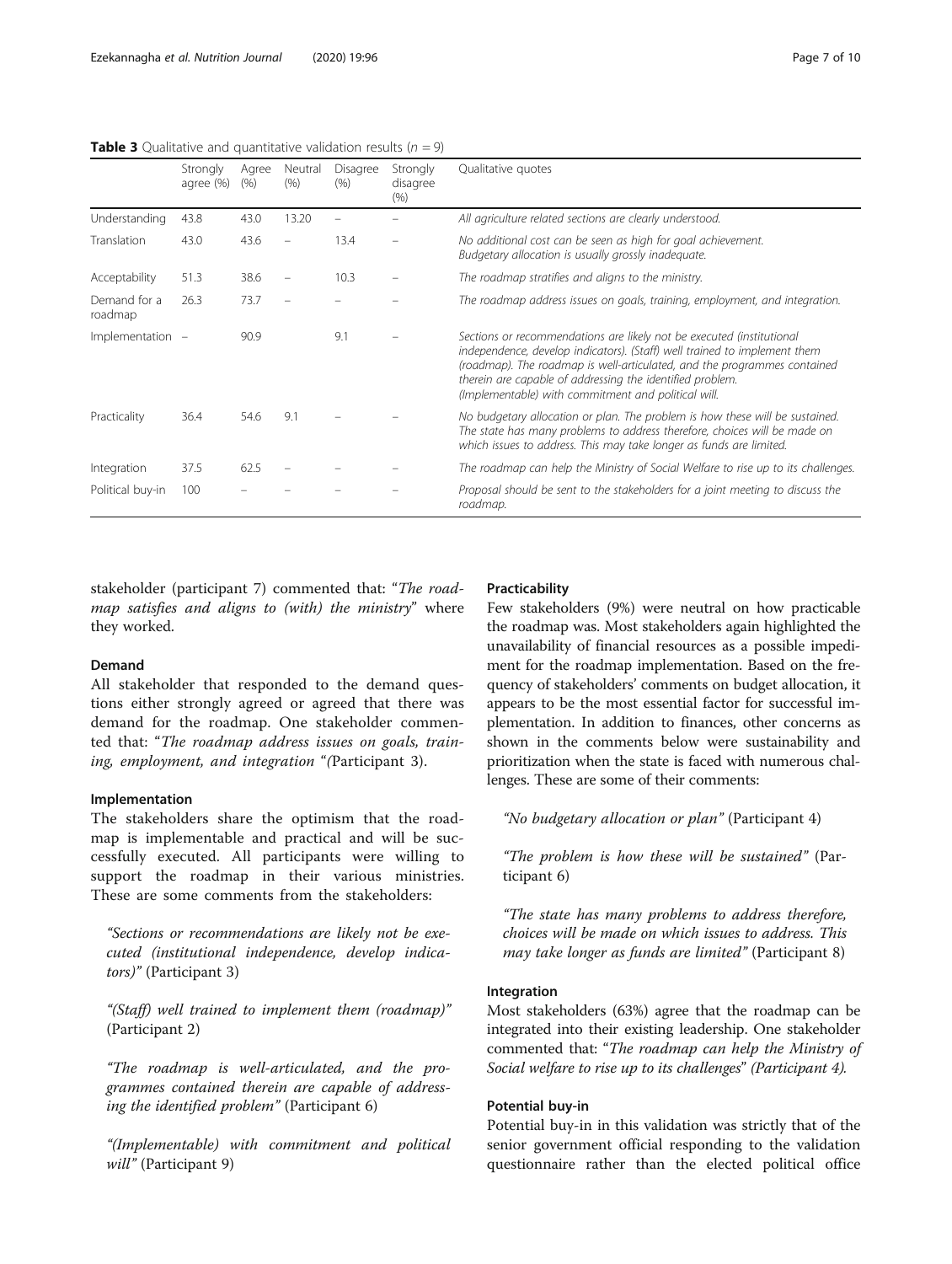holders responsible for making decisions. All stakeholders were strongly optimistic about their support for the roadmap. Though a stakeholder suggested the need for further discussion.

"Proposal should be sent to the stakeholders for a joint meeting to discuss the roadmap" asserted participant 5.

#### The roadmap for mainstreaming nutrition-sensitive interventions in Kebbi and Anambra states

Given the phenomenon of continued high but varied stunting rates across states in Nigeria, designing a targeted, practical and implementable suite of nutritionsensitive interventions should be an utmost priority for state governments in Nigeria. An effective roadmap should be embedded in multiple domains that influence nutrition outcomes ensuring that efforts are complementary. The roadmap was developed and validated through a rigorous process. Additional file [1:](#page-8-0) Table S1 below shows the final version of state-specific roadmaps that should be implemented to ensure sustainable nutrition-sensitive mainstreaming in Anambra and Kebbi States, Nigeria.

#### Study limitations

There was poor response for piloting of the validation tool and roadmap, instead of being administered to ten participants only two responded. This lead to the small sample size of pilot participants.

Secondly, the ideal main validation in Nigeria would have been a focus group discussion or workshop or roundtable discussion with all stakeholders present to help in gathering information on the dynamics of discussion on the roadmap. This was not feasible due to resource and time constraint. Thus, the instruments were self-administered. Thirdly, the absence of a participant from Anambra state's validation exercise means that the perspectives of the ministry of education are missing from the operational validation.

For future studies, larger piloting and validation sample size is recommended, to ensure the reliability of the validation exercise. However, the foundation of the intervention remains solidly grounded on preceding phases' empirical results.

#### **Discussion**

Adapting contexts to programs can be challenging. To enhance the impact of nutrition-sensitive sectors, there is a need to develop a new roadmap adapted to local context that is implementable and provides real solutions on how these sectors can contribute to improving nutrition. This study aimed to complete the final development of the roadmap for mainstreaming nutritionsensitivity in Nigerian states, incorporating expert reviews, piloting validation tool and applying it to determine operational validity of the developed roadmap. The utilisation of both the quantitative and qualitative methods described increased the data credibility, aiding the researchers in understanding the complexity of context-specific nutrition-sensitive mainstreaming in the states [[20](#page-9-0)] and setting priorities that allow targeting through the established programme operations and pathway.

The purpose of validation is to explore if the developed contextual roadmap will function as intended once placed in the stakeholder's environments and assess the roadmap's likelihood for success in mainstreaming nutrition initiatives in the selected states. The importance of context to implementation of HIV/AIDS has been established using South Africa as an example [\[10](#page-9-0)]. Edwards and Barker  $[10]$  raise concerns that national programs might fail without consideration of context-sensitive designs. Contextual elements and lessons learnt from HIV/ AIDS interventions include paying attention to cultural practices and gender norms, characteristics of the study population, characteristics of health facilities, characteristics of health workers and sources of funding, among others [\[10](#page-9-0)].

Trade-offs among the epidemiological, operational and political domains is to be expected going from MNIA framework  $[16]$  $[16]$  $[16]$ . Although the percentage of operational feasibility for all validation themes was considerably high and almost perfect in this study as depicted in Table [3](#page-6-0). The participants might have been overly optimistic. Results might be due to enthusiasm about nutrition integration occurring in their sector. It is unrealistic to expect that all aspects of the roadmap would be successfully implementable despite being operationally implementable. Despite this knowledge, the roadmap has clearly not identified trade-offs. Trade-offs are not theoretical and will only be identified during implementation of the roadmap. Thus, it is expected that during implementation, some aspects or strategies of the roadmap in a given state would be stepped down for one with greater impact or one with at that given time more political support or even more likely to be funded or has a better fit into the organizational structure.

#### Conclusion

The primary goal of this study was to validate a developed contextual roadmap for mainstreaming nutritionsensitivity that addresses important elements of the contextualisation and targeting for two states in Nigeria. The validation process used the end-users of the roadmap who are supposed to be government stakeholders with the onus to reduce malnutrition in all its forms. These stakeholders were used in the development of the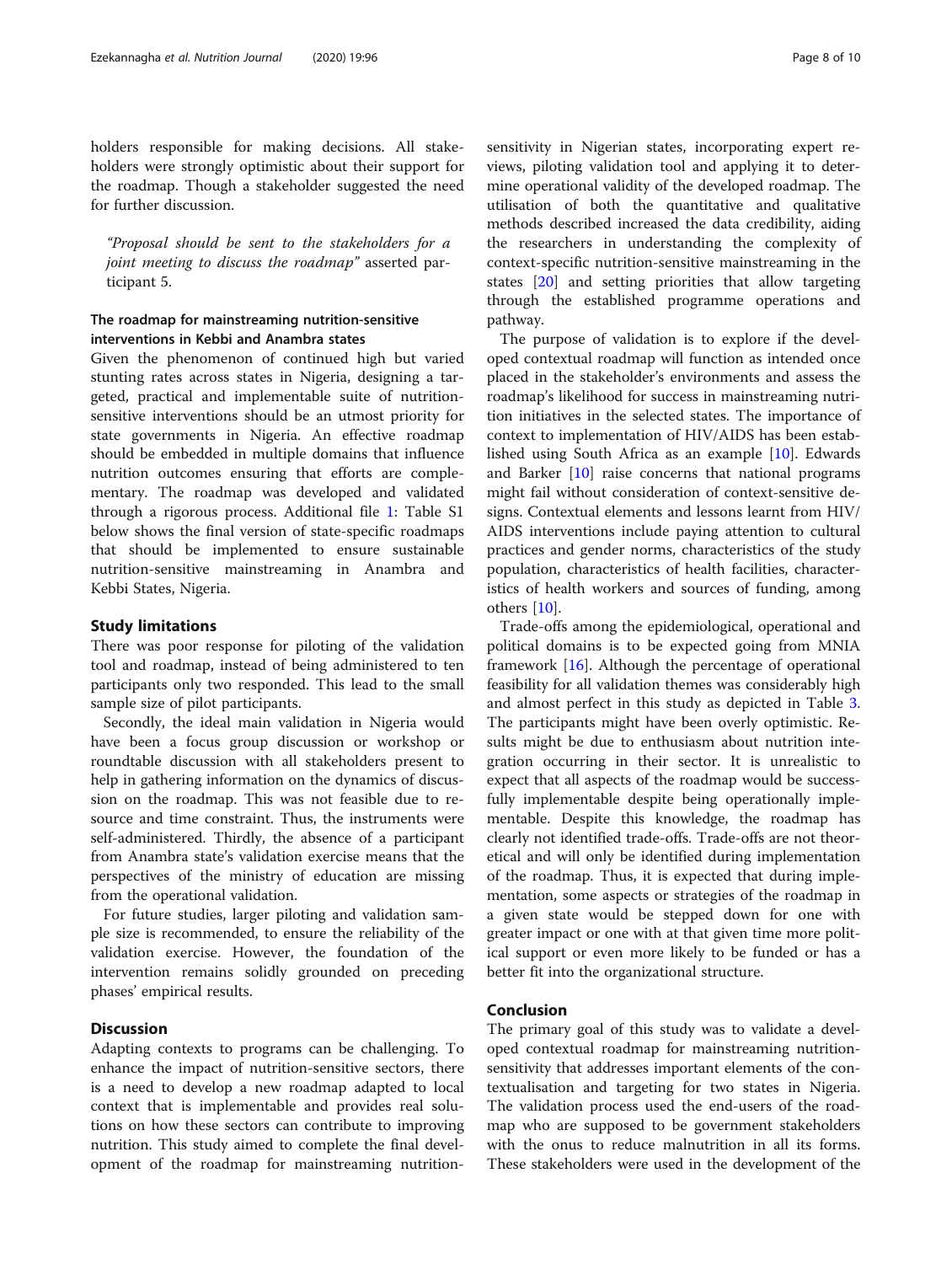#### <span id="page-8-0"></span>Supplementary information

Supplementary information accompanies this paper at [https://doi.org/10.](https://doi.org/10.1186/s12937-020-00612-1) [1186/s12937-020-00612-1](https://doi.org/10.1186/s12937-020-00612-1).

Additional file 1: Table S1. Roadmap for mainstreaming nutritionsensitive interventions in Kebbi and Anambra States.

#### Abbreviations

ATASP: Agricultural Transformation Agenda Support Program 1; ECD: Early Childhood Development; IITA: International Institution of Tropical Agriculture; LGA: Local Government Area; MNIA: Mainstreaming Nutrition Initiative Assessment; NDHS: National Health Demographic Survey; PCOM-RAT: Political Commitment Rapid Assessment Tool; SAE: Small Area Estimation; UNICEF: United Nations Children's Fund; WASH: Water, Sanitation and Hygiene; WHO: World Health Organisation

#### Acknowledgements

The authors are grateful to the staff of the various Ministries that participated in the study.

#### Authors' contributions

OE was a PhD candidate and designed the study, collected the data, analysed the data, wrote the first draft of the manuscript, and contributed to its finalisation. XM was the main promoter of the candidate. SD, DvF and BMD were co-promoters. XM and SD worked with the candidate throughout the four phases as well as the write up of the reports. DvF was an expert and responsible for modelling using SAE and worked with the candidate for phase 2 and the write-up as well as contributing to the entire project. BMD was responsible for oversight of data collection in phase 2 and 3 and the quality controller in Nigeria. All authors have contributed to the development and approve the final draft of the manuscript.

#### Authors' information

#### 1. Oluchi Ezekannagha

She began her academic career by attending Applied Biochemistry at Nnamdi Azikiwe University. She then proceeded and joined the Department of Human Nutrition at the University of Ibadan for an MPH. The studies gave me an overview and then a practical opportunity at addressing malnutrition and joined the Food Basket Foundation International, Ibadan. She has now obtained a PhD in Nutritional Sciences from Stellenbosch University based on the work published in this manuscript and others.

2. Scott Drimie

Scott leads a research and facilitation consultancy focused on food security, food systems and livelihood issues. Working with several associates based in southern and eastern Africa, Scott consults for various public and private sector organisations. Blending consultancy with academia, he is an Associate Professor (Extraordinary) in the Department of Interdisciplinary Health Sciences at Stellenbosch University and a Senior Lecturer (Extraordinary) at the School of Public Leadership. The academic role at Stellenbosch includes the development and teaching of Masters-level modules, PhD and Masters supervision, and participation in Faculty related processes. He is coconvening the development of a research programme on food systems at the newly constituted Centre for Complex Systems in Transition.

3. Dieter von Fintel

Dieter from the Department of Economics (same University), was responsible for guiding her on quantitative analysis using the Small Area Estimation methodology by Elbers, Lanjouw, and Lanjouw to analyse data in order to produce Local Government Area estimates of child malnutrition.

4. Busie Maziya-Dixon

Busie is a Senior Scientist at International Institute of Tropical Agriculture (IITA), Ibadan, Nigeria. She is an expert in food and nutrition research and conducts most research in West Africa. A highly skilled, qualified working for IITA contributing towards the improvement of household food, consumer nutrition and security, income generation and the livelihoods of resourcepoor families throughout Africa. She poses strong and consistent analytical techniques ensuring valid and reliable analysis and evaluation with proficiency in producing comprehensive scientific reports and the handling of considerable budgets.

5. Xikombiso Mbhenyane

Xikombiso is a dietitian, a Professor, Head and Research Chair in Food Environments, Nutrition and Health in the Division Human Nutrition at the Faculty of Medicine and Health Sciences, Stellenbosch University. She is a C3 NRF rated scientist in South Africa and her involvement in human nutrition research has been at various levels: conducting research and supervision of masters and doctoral research. Her research area of interest is indigenous foods, nutrition and prevention of disease; food and nutrition security; child and maternal nutrition. She has published in peer-reviewed journals and has presented or contributed to papers at national and international conferences.

#### Funding

OE was supported by National Research Foundation – Third World Academy of Science (NRF-TWAS) and Margret McNamara Education Grant for the doctoral degree. Data collection was funded by International Institute of Tropical Agriculture (IITA) and Harry Crossley Fund of the Faculty of Medicine and Health Sciences, Stellenbosch University as well as the National Research Foundation through the main promoter. This work is solely the responsibility of the authors and does not represent official views of the funders.

#### Availability of data and materials

Raw data, both print and electronic and the dissertation are being stored at the Division of Human Nutrition at Stellenbosch University. The data can be made available by request to the corresponding author.

#### Ethics approval and consent to participate

Ethics Research approval was obtained from the Human Health Research Ethics committee of Stellenbosch University (S13/09/171). The Ministries in Nigeria gave permission for the study to be conducted (Education, Health, Welfare and Environment). All participants gave written consent after the study was explained to them orally.

#### Consent for publication

All authors have approved and consented to the publication.

#### Competing interests

No conflict of interest declared.

#### Author details

<sup>1</sup> Division of Human Nutrition, Faculty of Medicine and Health Science, Stellenbosch University, Cape Town, South Africa. <sup>2</sup>International Institute of Tropical Agriculture, Ibadan, Nigeria. <sup>3</sup>Department of Economics Stellenbosch University, Stellenbosch, South Africa.

# Received: 30 September 2019 Accepted: 24 August 2020

#### References

- 1. NPC and ICF. Nigeria demographic and health survey 2013. Abuja; 2014.
- 2. WHO. Integrated management of childhood illness. 1995.
- 3. Victora CG, Huttly SR, Fuchs SC, Olinto MTA. The role of conceptual frameworks in epidemiological analysis: a hierarchical approach. Int J Epidemiol. 1997.
- 4. Gillespie S, et al. The politics of reducing malnutrition: building commitment and accelerating progress. Lancet. 2013;382(9891):552–69.
- 5. Ruel MT, Alderman H, Maternal and Child Nutrition Study Group. Nutritionsensitive interventions and programmes: how can they help to accelerate progress in improving maternal and child nutrition? Lancet. 2013;382(9891): 536–51.
- 6. Edwards N, Di Ruggiero E. Exploring which context matters in the study of health inequities and their mitigation. Scand J Public Health. 2011;39(6):43–9.